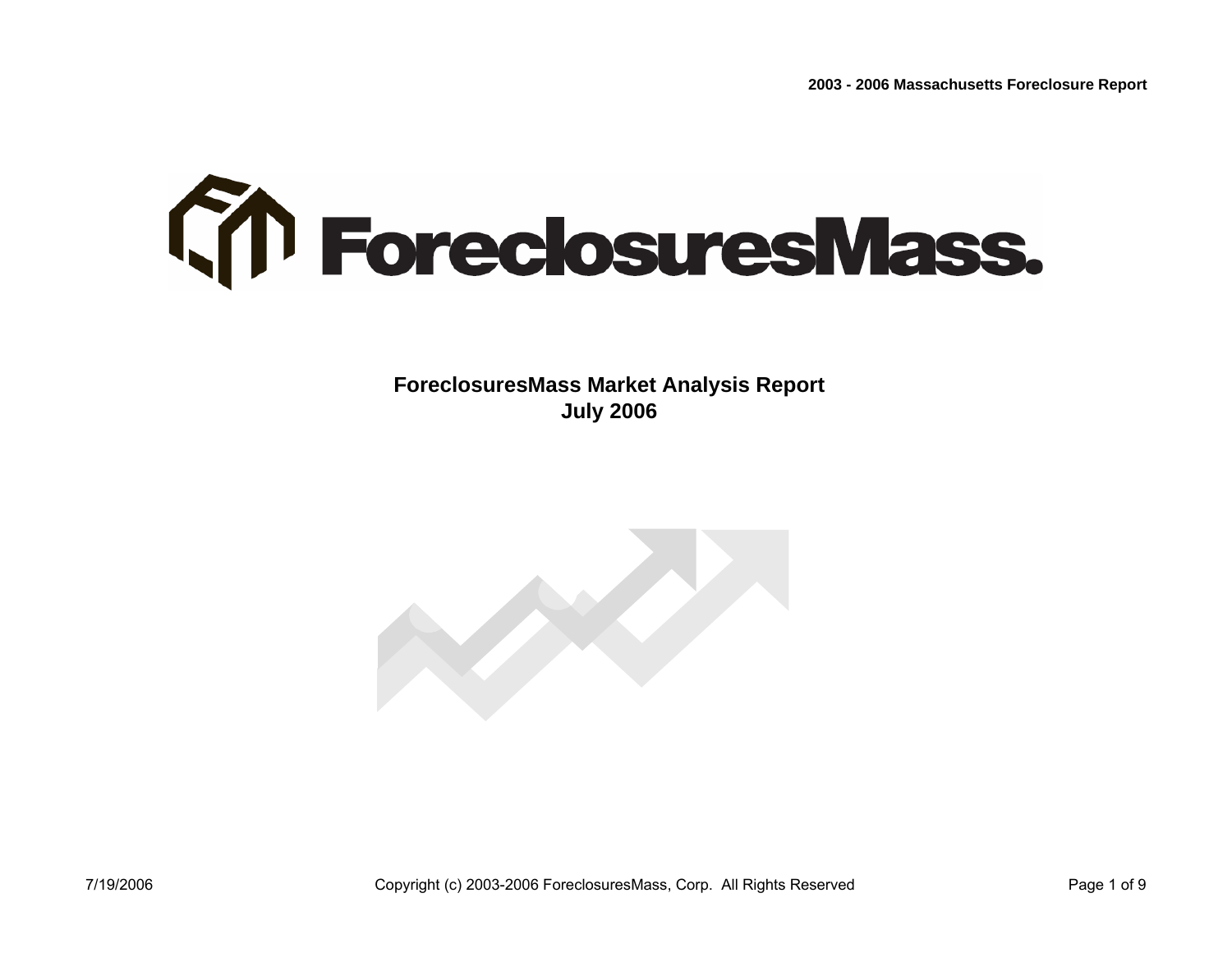## **The ForeclosuresMass.**

| County           | 2004 | 2005  | 2006ytd* | County           | 2005 | 2006  |  |
|------------------|------|-------|----------|------------------|------|-------|--|
| Barnstable       | 331  | 488   | 401      | Barnstable       | 376  | 669   |  |
| <b>Berkshire</b> | 148  | 182   | 105      | <b>Berkshire</b> | 145  | 203   |  |
| <b>Bristol</b>   | 697  | 1001  | 779      | <b>Bristol</b>   | 809  | 1323  |  |
| <b>Dukes</b>     | 31   | 33    | 14       | <b>Dukes</b>     | 35I  | 30    |  |
| <b>Essex</b>     | 926  | 1367  | 961      | <b>Essex</b>     | 1110 | 1681  |  |
| <b>Franklin</b>  | 127  | 128   | 96       | <b>Franklin</b>  | 125  | 158   |  |
| Hampden          | 1099 | 1214  | 785      | Hampden          | 1142 | 1404  |  |
| Hampshire        | 140  | 157   | 93       | Hampshire        | 164  | 157   |  |
| Middlesex        | 1408 | 1746  | 1222     | Middlesex        | 1599 | 2092  |  |
| Nantucket        | 15   | 15    | 10       | Nantucket        | 17   | 14    |  |
| <b>Norfolk</b>   | 701  | 956   | 605      | <b>Norfolk</b>   | 819  | 1101  |  |
| Plymouth         | 966  | 1349  | 926      | Plymouth         | 1144 | 1649  |  |
| Suffolk          | 800  | 1158  | 853      | <b>Suffolk</b>   | 948  | 1481  |  |
| Worcester        | 1300 | 1699  | 1204     | Worcester        | 1454 | 2108  |  |
| <b>StateWide</b> | 8689 | 11493 | 8054     | <b>StateWide</b> | 9887 | 14070 |  |

|                  | <b>Foreclosures by Year</b> |       |               | <b>Foreclosures Preceeding 12 Months</b> |                                         |       |           |  |  |  |  |  |
|------------------|-----------------------------|-------|---------------|------------------------------------------|-----------------------------------------|-------|-----------|--|--|--|--|--|
|                  |                             |       |               |                                          | July 1 of previous year through June 30 |       |           |  |  |  |  |  |
| County           | 2004                        |       | 2005 2006ytd* | <b>County</b>                            | 2005                                    | 2006  | % Change  |  |  |  |  |  |
| Barnstable       | 331                         | 488   | 401           | <b>Barnstable</b>                        | 376                                     | 669   | 77.93%    |  |  |  |  |  |
| <b>Berkshire</b> | 148                         | 182   | 105           | <b>Berkshire</b>                         | 145                                     | 203   | 40.00%    |  |  |  |  |  |
| <b>Bristol</b>   | 697                         | 1001  | 779           | <b>Bristol</b>                           | 809                                     | 1323  | 63.54%    |  |  |  |  |  |
| <b>Dukes</b>     | 31                          | 33    | 14            | <b>Dukes</b>                             | 35                                      | 30    | $-14.29%$ |  |  |  |  |  |
| Essex            | 926                         | 1367  | 961           | <b>Essex</b>                             | 1110                                    | 1681  | 51.44%    |  |  |  |  |  |
| Franklin         | 127                         | 128   | 96            | Franklin                                 | 125                                     | 158   | 26.40%    |  |  |  |  |  |
| Hampden          | 1099                        | 1214  | 785           | Hampden                                  | 1142                                    | 1404  | 22.94%    |  |  |  |  |  |
| Hampshire        | 140                         | 157   | 93            | Hampshire                                | 164                                     | 157   | $-4.27%$  |  |  |  |  |  |
| Middlesex        | 1408                        | 1746  | 1222          | <b>Middlesex</b>                         | 1599                                    | 2092  | 30.83%    |  |  |  |  |  |
| Nantucket        | 15                          | 15    | 10            | Nantucket                                | 17                                      | 14    | $-17.65%$ |  |  |  |  |  |
| Norfolk          | 701                         | 956   | 605           | Norfolk                                  | 819                                     | 1101  | 34.43%    |  |  |  |  |  |
| Plymouth         | 966                         | 1349  | 926           | Plymouth                                 | 1144                                    | 1649  | 44.14%    |  |  |  |  |  |
| <b>Suffolk</b>   | 800                         | 1158  | 853           | Suffolk                                  | 948                                     | 1481  | 56.22%    |  |  |  |  |  |
| Worcester        | 1300                        | 1699  | 1204          | Worcester                                | 1454                                    | 2108  | 44.98%    |  |  |  |  |  |
| <b>StateWide</b> | 8689                        | 11493 | 8054          | <b>StateWide</b>                         | 9887                                    | 14070 | 42.31%    |  |  |  |  |  |

\* January 1 through June 30, 2006

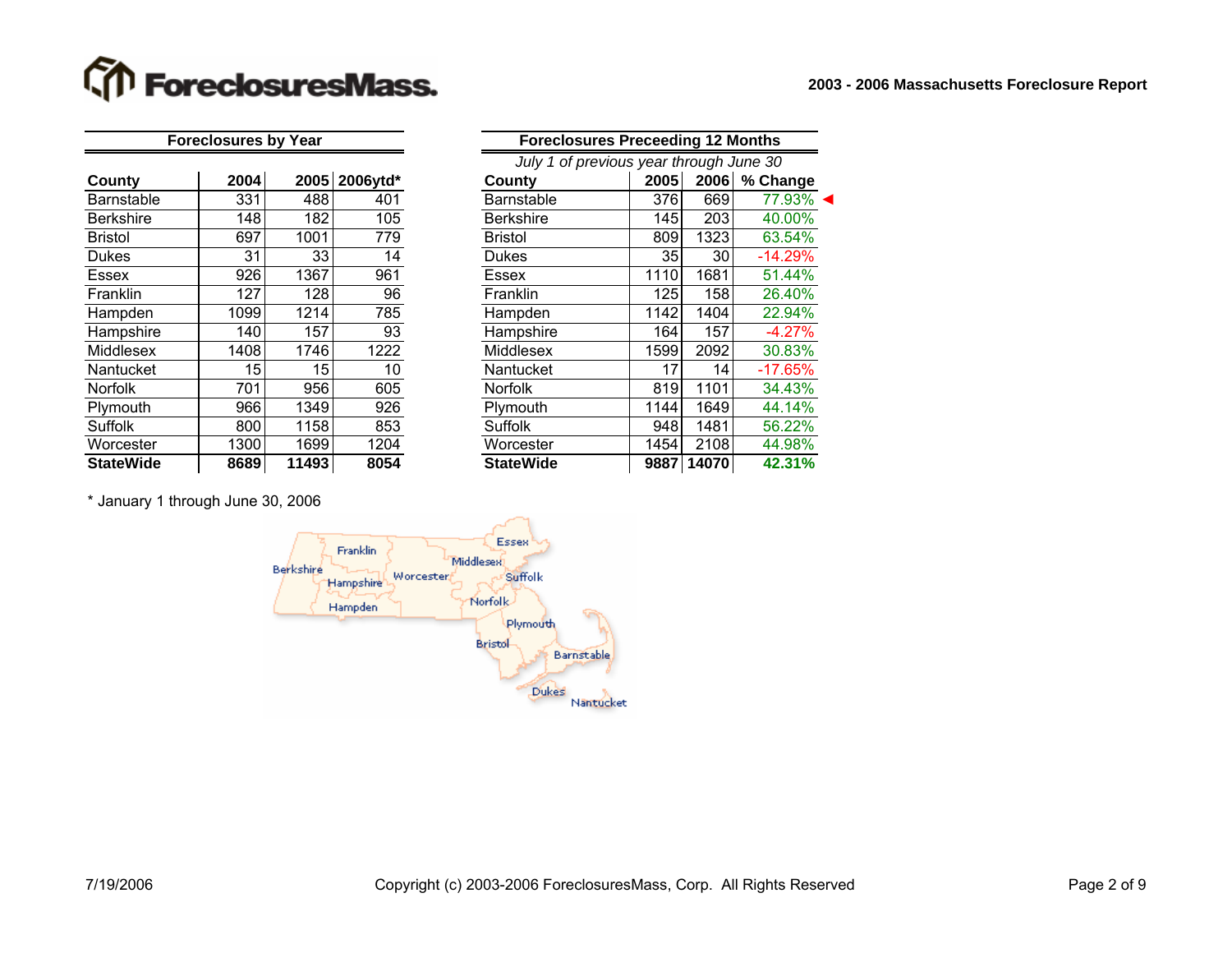



### **Percent Change in Number of Foreclosures Started (Jul 1, 2004 to Jun 30, 2005) compared to (Jul 1, 2005 to Jun 30, 2006)**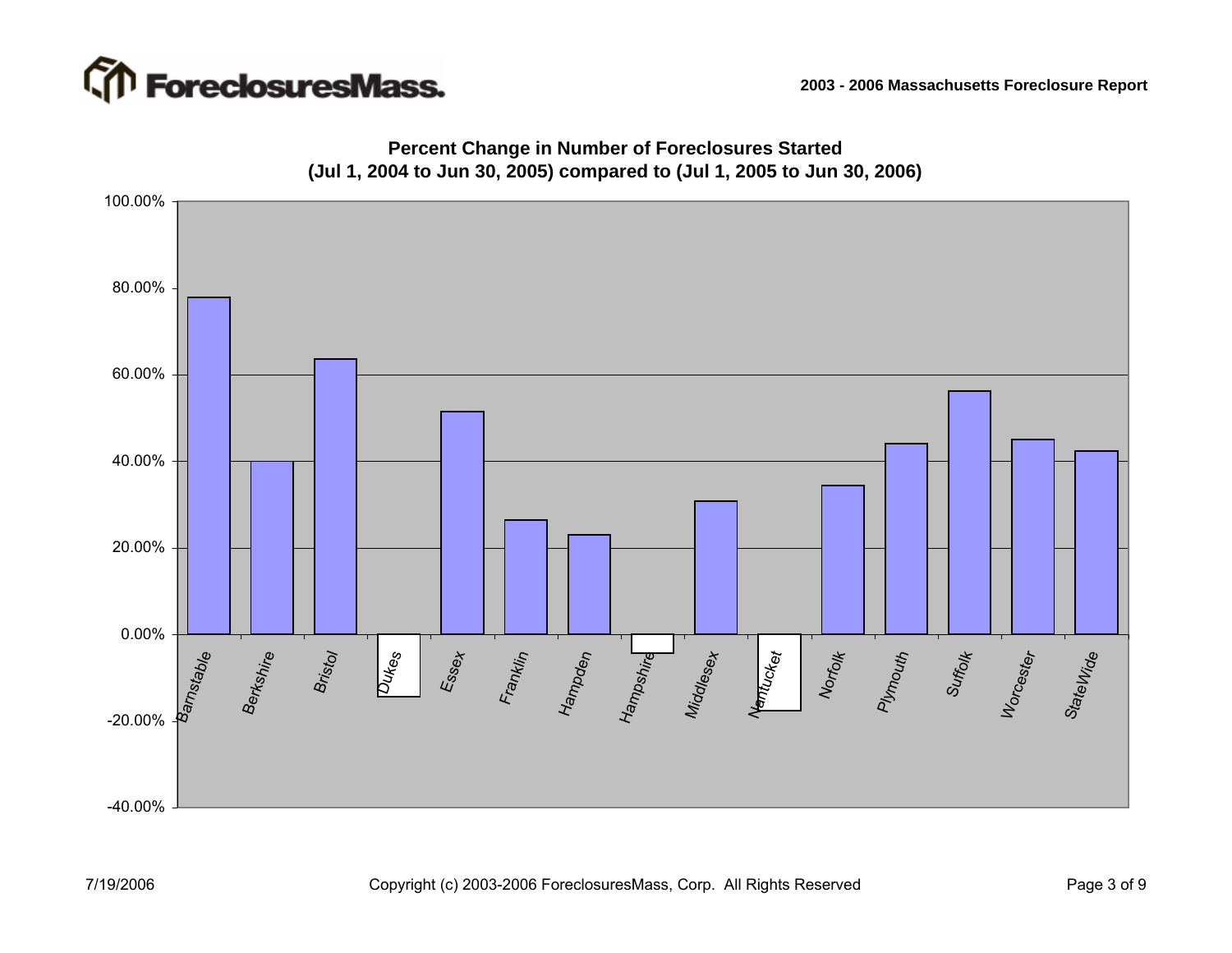



#### **Foreclosures in Massachusetts by Month**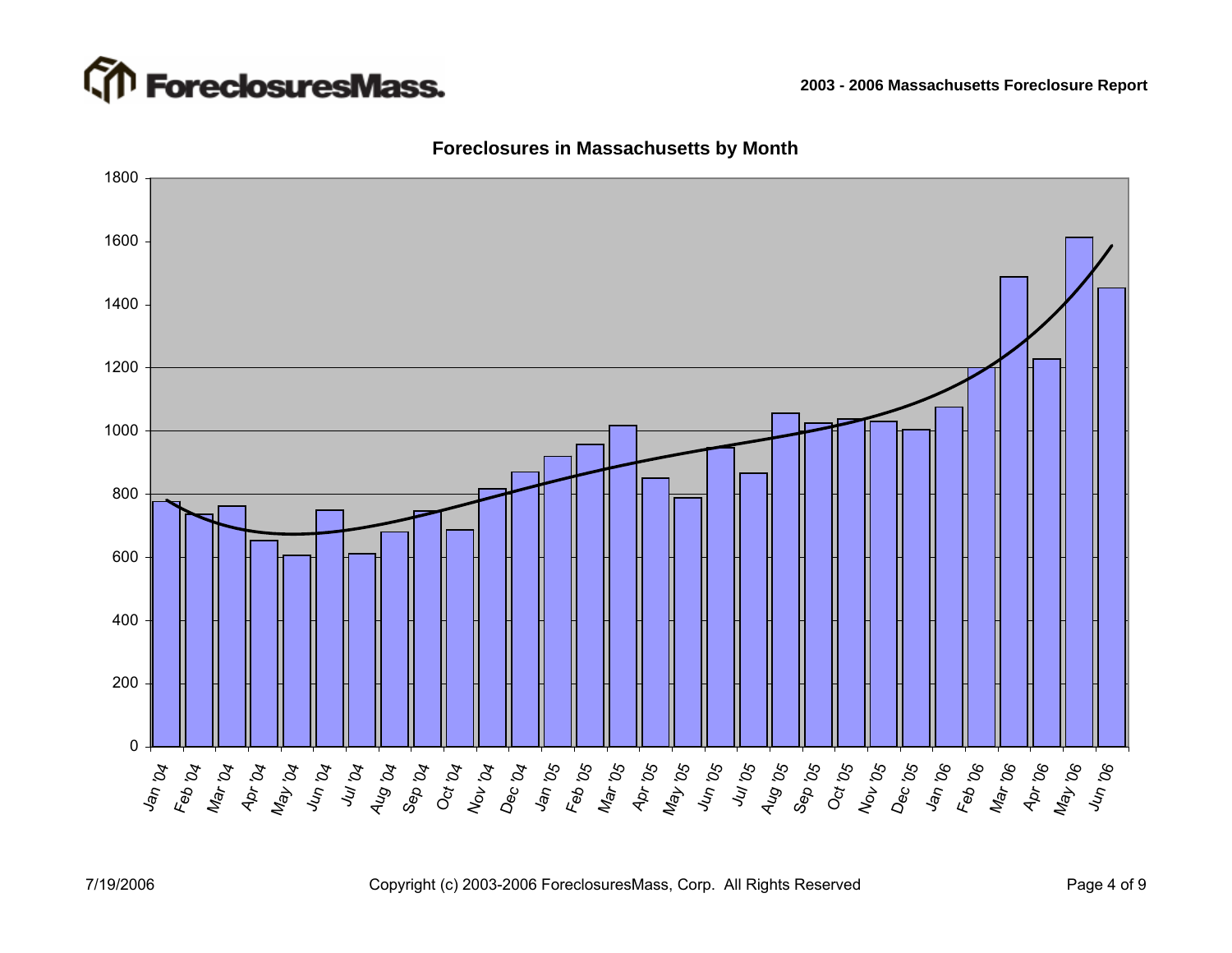

### **Foreclosures in Massachusetts by Quarter**

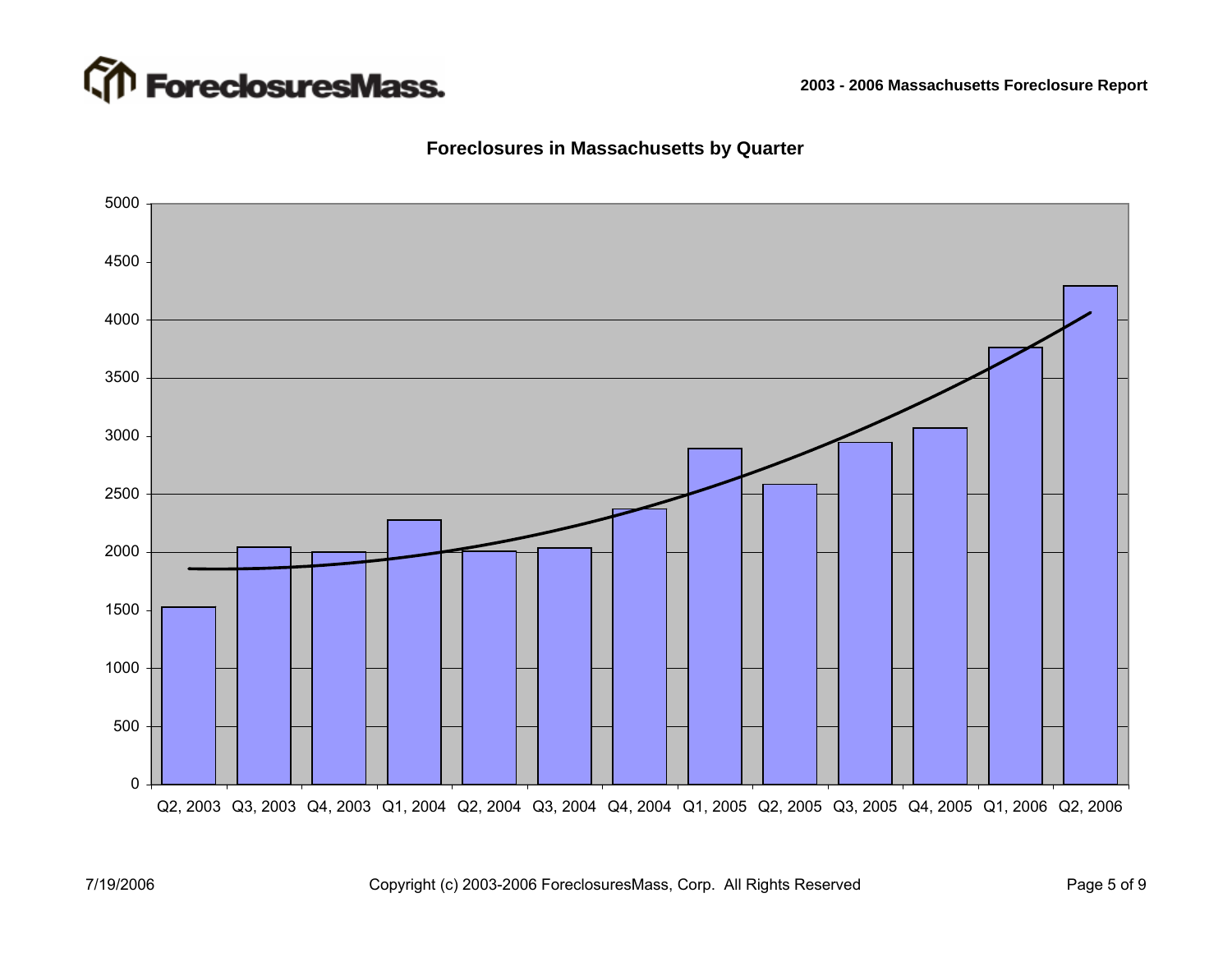

#### **Foreclosures Started, 2004-2006**



7/19/2006 Copyright (c) 2003-2006 ForeclosuresMass, Corp. All Rights Reserved Page 6 of 9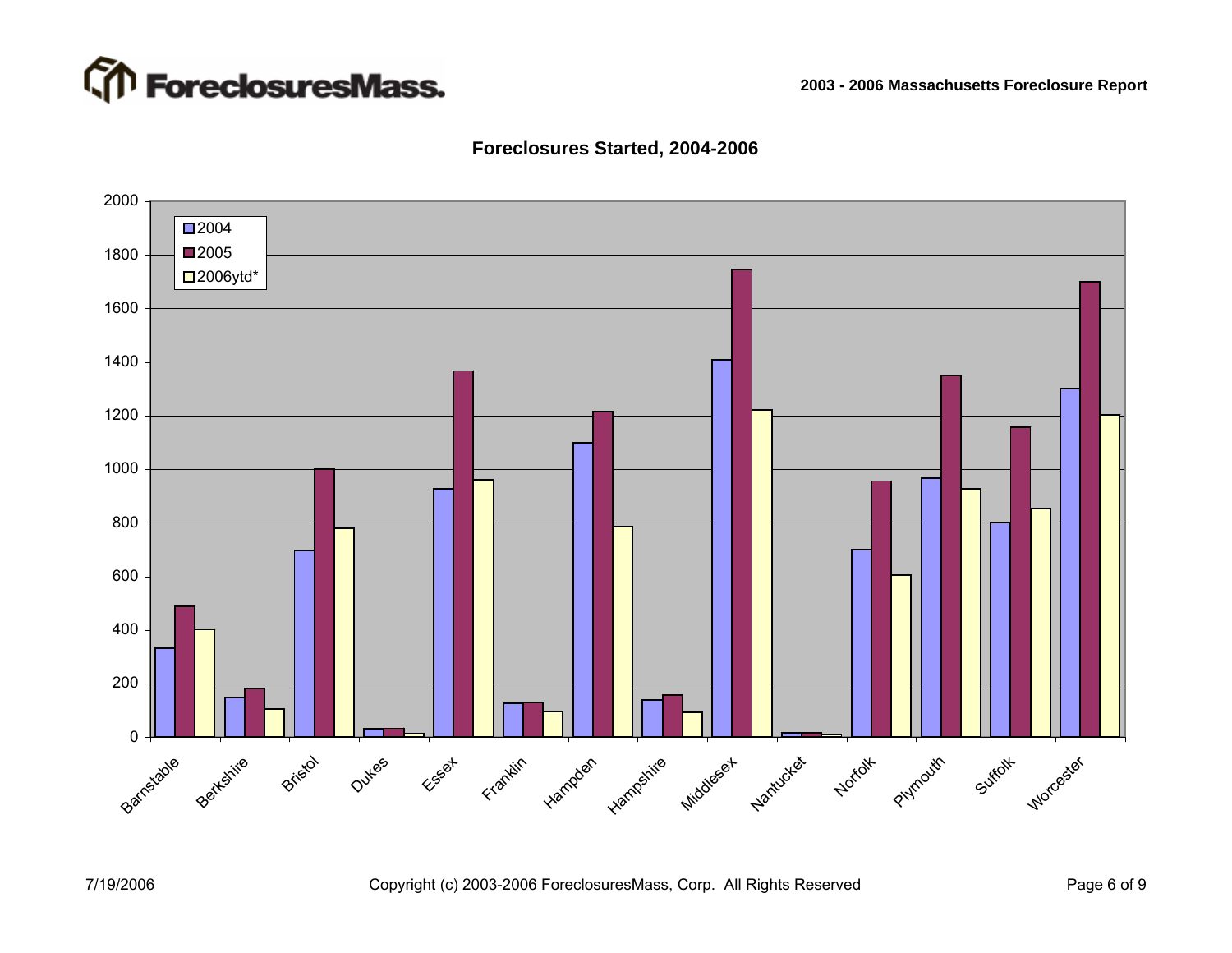# **The ForeclosuresMass.**

| <b>Foreclosures per Month</b> |                 |                 |                 |                |                  |                 |                 |                 |                  |                |                 |                 |                 |                  |                  |
|-------------------------------|-----------------|-----------------|-----------------|----------------|------------------|-----------------|-----------------|-----------------|------------------|----------------|-----------------|-----------------|-----------------|------------------|------------------|
| <b>Month</b>                  | Barnst.         | Berksh.         | <b>Bristol</b>  | <b>Dukes</b>   | <b>Essex</b>     | <b>Franklin</b> | Hampden         | Hampsh.         | <b>Middlesex</b> | Nantuck.       | <b>Norfolk</b>  | Plymouth        | <b>Suffolk</b>  | Worc.            | <b>StateWide</b> |
| Jan, 2004                     | 26              | 11              | 58              | 5              | 95               | 8               | 115             | 12              | 119              | $\overline{2}$ | 44              | 79              | 70              | 132              | 776              |
| Feb. 2004                     | 33              | $\overline{21}$ | 48              | 3              | $\overline{82}$  | 11              | 99              | 10              | 112              |                | 70              | 76              | 59              | 109              | 735              |
| Mar, 2004                     | 31              | 22              | 69              |                | 63               | 18              | 107             | 14              | 114              |                | 69              | 80              | 58              | 116              | 762              |
| Apr, 2004                     | 27              | 14              | 56              | $\overline{2}$ | 73               | $\overline{7}$  | 80              | 18              | 110              | $\overline{2}$ | 46              | $\overline{77}$ | 58              | 83               | 653              |
| May, 2004                     | 23              | 12              | 56              |                | 54               | 9               | 66              | 9               | 105              |                | 51              | 67              | 63              | 89               | 605              |
| Jun, 2004                     | 35              | 7               | 58              | $\overline{2}$ | 96               | 15              | 85              | ĥ               | 125              |                | 62              | 69              | $\overline{74}$ | 112              | 748              |
| Jul, 2004                     | 23              | 11              | 50              |                | 72               | 6               | 60              | 13              | 102              |                | 48              | 82              | 60              | 82               | 611              |
| Aug, 2004                     | 32              | 8               | 60              | 5              | 65               | 4               | 89              | 15              | 99               |                | 53              | $\overline{88}$ | 61              | 100              | 680              |
| Sep, 2004                     | $\overline{23}$ | $6 \,$          | 48              | 5              | 69               | 21              | 111             |                 | 130              |                | 54              | $\overline{93}$ | 79              | 99               | 747              |
| Oct, 2004                     | 23              | 11              | 62              |                | 70               | 6               | 95              |                 | 108              |                | 64              | 69              | 65              | 105              | 686              |
| Nov, 2004                     | 28              | 8               | 57              |                | 99               | 13              | 98              | 16              | 130              |                | 68              | 84              | 67              | 145              | 816              |
| Dec, 2004                     | 27              | 17              | $\overline{75}$ | 5              | 88               | 9               | 94              | 11              | 154              | 2              | $\overline{72}$ | 102             | 86              | $\overline{128}$ | 870              |
| Jan, 2005                     | 40              | 15              | 73              | 3              | 106              | 10              | 711             | 14              | 147              |                | 93              | 99              | 62              | 146              | 919              |
| Feb, 2005                     | 37              | 12              | 82              | $\overline{2}$ | 104              | 15              | 121             | 20              | 163              |                | 62              | 118             | 102             | 118              | 957              |
| Mar, 2005                     | 35              | 16              | 92              | 6              | 113              | 5               | 109             | 16              | 158              |                | 93              | 122             | 104             | 145              | 1016             |
| Apr, 2005                     | 37              | 16              | 66              |                | 117              | 8               | $\overline{77}$ | 14              | 142              |                | 66              | 83              | 99              | 122              | 850              |
| May, 2005                     | 32              | 16              | 64              |                | 95               | $\overline{14}$ | 79              | 11              | 127              |                | 69              | $\overline{92}$ | $\overline{71}$ | 116              | 788              |
| Jun, 2005                     | 39              | $\overline{9}$  | 80              | 5              | 112              | 14              | 98              | $\overline{18}$ | 139              |                | $\overline{77}$ | 112             | 92              | 148              | 947              |
| Jul, 2005                     | 51              | 14              | 82              |                | 108              | 9               | 84              |                 | 142              |                | 72              | 82              | 84              | 132              | 866              |
| Aug, 2005                     | 45              | 21              | 80              | $\overline{2}$ | 121              | 11              | 112             | 14              | 153              |                | 87              | 137             | 116             | 156              | 1055             |
| Sep, 2005                     | 31              | 16              | 99              | 5              | 124              | $\overline{13}$ | 103             | 10              | 157              |                | 79              | 127             | 105             | 154              | 1024             |
| Oct. 2005                     | 35              | 14              | 90              | $\overline{2}$ | 109              | 16              | 109             | 13              | 145              |                | 90              | 147             | 107             | 160              | 1037             |
| Nov, 2005                     | 52              | 18              | 112             | 3              | 139              | 6               | 115             | 13              | 131              | 2              | 74              | 109             | 100             | 156              | 1030             |
| Dec, 2005                     | 54              | 15              | $\overline{81}$ | 3              | 119              | $\overline{7}$  | $\overline{96}$ | $\mathbf{Q}$    | 142              |                | 94              | 121             | 116             | 146              | 1004             |
| Jan, 2006                     | 58              | 14              | $\overline{95}$ | 3              | $\overline{142}$ | 17              | 112             | 16              | 164              |                | 72              | 111             | 115             | 152              | 1075             |
| Feb, 2006                     | 58              | 20              | 115             |                | 149              | 9               | 117             | $\mathbf{Q}$    | 212              |                | 78              | 149             | 120             | 164              | 1200             |
| Mar, 2006                     | 70              | 17              | 156             | $\overline{7}$ | 165              | 14              | 141             | 16              | 209              |                | 106             | 163             | 177             | 243              | 1487             |
| Apr, 2006                     | 58              | 19              | 120             |                | 140              | 15              | 123             | 12              | 196              |                | 100             | 141             | 132             | 169              | 1227             |
| May, 2006                     | 96              | 18              | 143             |                | 206              | 22              | 153             | 19              | 241              |                | 123             | 172             | 171             | 247              | 1613             |
| Jun, 2006                     | 61              | 17              | 150             | 3              | 159              | $\overline{19}$ | 139             | 21              | 200              |                | 126             | 190             | 138             | 229              | 1452             |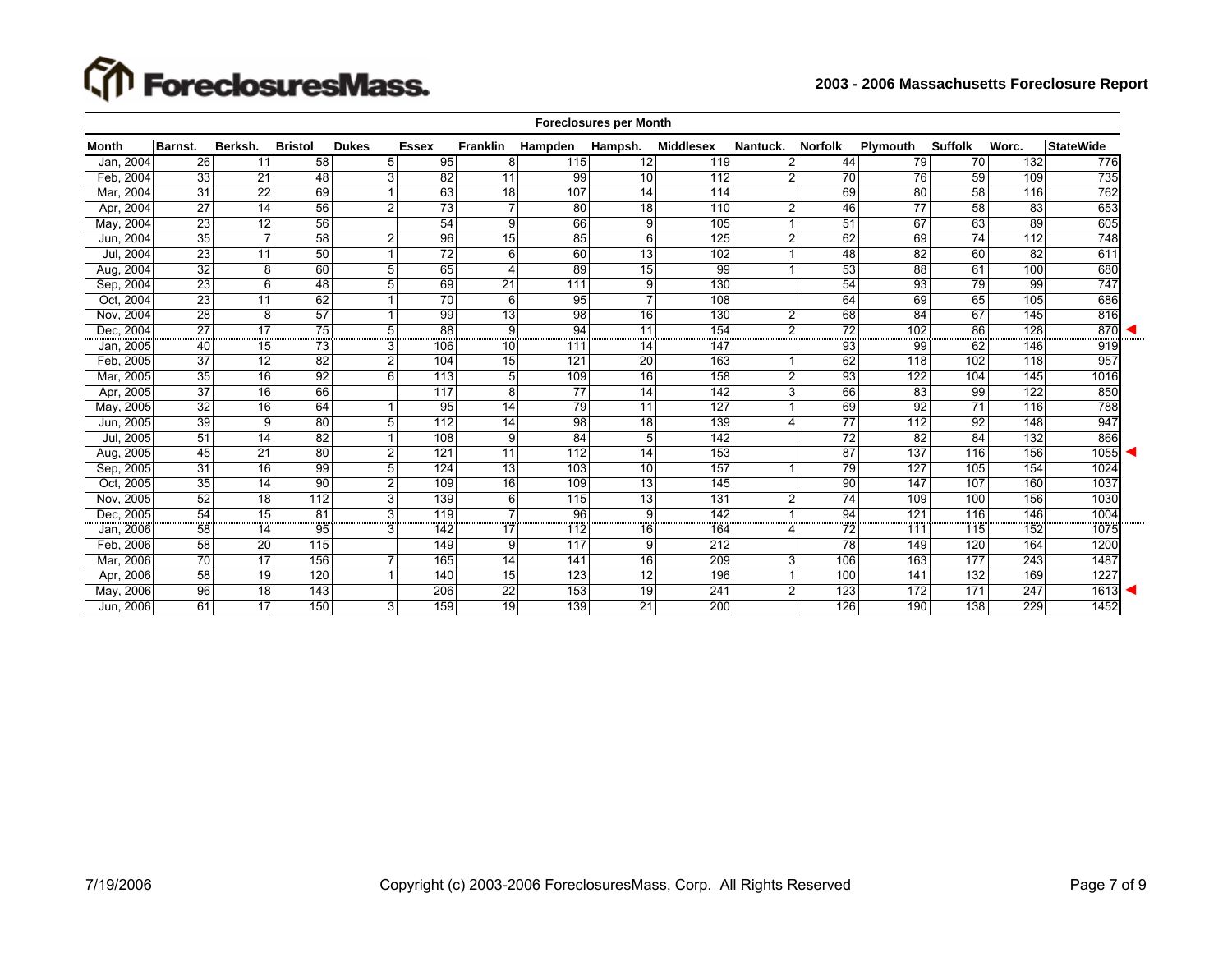# **The ForeclosuresMass.**

**2003 - 2006 Massachusetts Foreclosure Report**

|              | <b>Month-Month Percentage Change</b> |           |                |              |              |                 |           |           |                  |            |                |                 |                |           |                  |
|--------------|--------------------------------------|-----------|----------------|--------------|--------------|-----------------|-----------|-----------|------------------|------------|----------------|-----------------|----------------|-----------|------------------|
| Month        | <b>Barnst.</b>                       | Berksh.   | <b>Bristol</b> | <b>Dukes</b> | <b>Essex</b> | <b>Franklin</b> | Hampden   | Hampsh.   | <b>Middlesex</b> | Nantuck.   | <b>Norfolk</b> | <b>Plymouth</b> | <b>Suffolk</b> | Worc.     | <b>StateWide</b> |
| Jan, 2004 NA |                                      | <b>NA</b> | <b>NA</b>      | <b>NA</b>    | <b>NA</b>    | <b>NA</b>       | <b>NA</b> | <b>NA</b> | <b>NA</b>        | <b>NA</b>  | <b>NA</b>      | <b>NA</b>       | <b>NA</b>      | <b>NA</b> | <b>NA</b>        |
| Feb, 2004    | 26.92%                               | 90.91%    | $-17.24%$      | $-40.00%$    | $-13.68%$    | 37.50%          | $-13.91%$ | $-16.67%$ | $-5.88%$         | 0.00%      | 59.09%         | $-3.80%$        | $-15.71%$      | $-17.42%$ | $-5.28%$         |
| Mar, 2004    | $-6.06%$                             | 4.76%     | 43.75%         | $-66.67%$    | $-23.17%$    | 63.64%          | 8.08%     | 40.00%    | 1.79%            | $-100.00%$ | $-1.43%$       | 5.26%           | $-1.69%$       | 6.42%     | 3.67%            |
| Apr, 2004    | $-12.90%$                            | $-36.36%$ | $-18.84%$      | 100.00%      | 15.87%       | $-61.11%$       | $-25.23%$ | 28.57%    | $-3.51%$         |            | $-33.33%$      | $-3.75%$        | 0.00%          | $-28.45%$ | $-14.30%$        |
| May, 2004    | $-14.81%$                            | $-14.29%$ | 0.00%          | $-100.00\%$  | $-26.03%$    | 28.57%          | $-17.50%$ | $-50.00%$ | $-4.55%$         | $-50.00%$  | 10.87%         | $-12.99%$       | 8.62%          | 7.23%     | $-7.35%$         |
| Jun, 2004    | 52.17%                               | $-41.67%$ | 3.57%          |              | 77.78%       | 66.67%          | 28.79%    | $-33.33%$ | 19.05%           | 100.00%    | 21.57%         | 2.99%           | 17.46%         | 25.84%    | $23.64\%$        |
| Jul, 2004    | $-34.29%$                            | 57.14%    | $-13.79%$      | $-50.00%$    | $-25.00%$    | $-60.00%$       | $-29.41%$ | 116.67%   | $-18.40%$        | $-50.00%$  | $-22.58%$      | 18.84%          | $-18.92%$      | $-26.79%$ | $-18.32%$        |
| Aug, 2004    | 39.13%                               | $-27.27%$ | 20.00%         | 400.00%      | $-9.72%$     | $-33.33%$       | 48.33%    | 15.38%    | $-2.94%$         | 0.00%      | 10.42%         | 7.32%           | 1.67%          | 21.95%    | 11.29%           |
| Sep, 2004    | $-28.13%$                            | $-25.00%$ | $-20.00%$      | 0.00%        | 6.15%        | 425.00%         | 24.72%    | $-40.00%$ | 31.31%           | $-100.00%$ | 1.89%          | 5.68%           | 29.51%         | $-1.00%$  | 9.85%            |
| Oct, 2004    | 0.00%                                | 83.33%    | 29.17%         | $-80.00%$    | 1.45%        | $-71.43%$       | $-14.41%$ | $-22.22%$ | $-16.92%$        |            | 18.52%         | $-25.81%$       | $-17.72%$      | 6.06%     | $-8.17%$         |
| Nov, 2004    | 21.74%                               | $-27.27%$ | $-8.06%$       | 0.00%        | 41.43%       | 116.67%         | 3.16%     | 128.57%   | 20.37%           |            | 6.25%          | 21.74%          | 3.08%          | 38.10%    | 18.95%           |
| Dec, 2004    | $-3.57%$                             | 112.50%   | 31.58%         | 400.00%      | $-11.11%$    | $-30.77%$       | $-4.08%$  | $-31.25%$ | 18.46%           | 0.00%      | 5.88%          | 21.43%          | 28.36%         | $-11.72%$ | 6.62%            |
| Jan, 2005    | 48.15%                               | $-11.76%$ | $-2.67%$       | $-40.00%$    | 20.45%       | 11.11%          | 18.09%    | 27.27%    | $-4.55%$         | $-100.00%$ | 29.17%         | $-2.94%$        | $-27.91%$      | 14.06%    | 5.63%            |
| Feb, 2005    | $-7.50%$                             | $-20.00%$ | 12.33%         | $-33.33%$    | $-1.89%$     | 50.00%          | 9.01%     | 42.86%    | 10.88%           |            | $-33.33%$      | 19.19%          | 64.52%         | $-19.18%$ | 4.13%            |
| Mar, 2005    | $-5.41%$                             | 33.33%    | 12.20%         | 200.00%      | 8.65%        | $-66.67%$       | $-9.92%$  | $-20.00%$ | $-3.07%$         | 100.00%    | 50.00%         | 3.39%           | 1.96%          | 22.88%    | 6.17%            |
| Apr, 2005    | 5.71%                                | 0.00%     | $-28.26%$      | $-100.00\%$  | 3.54%        | 60.00%          | $-29.36%$ | $-12.50%$ | $-10.13%$        | 50.00%     | $-29.03%$      | $-31.97%$       | $-4.81%$       | $-15.86%$ | $-16.34%$        |
| May, 2005    | $-13.51%$                            | 0.00%     | $-3.03%$       |              | $-18.80%$    | 75.00%          | 2.60%     | $-21.43%$ | $-10.56%$        | $-66.67%$  | 4.55%          | 10.84%          | $-28.28%$      | $-4.92%$  | $-7.29%$         |
| Jun, 2005    | 21.88%                               | $-43.75%$ | 25.00%         | 400.00%      | 17.89%       | 0.00%           | 24.05%    | 63.64%    | 9.45%            | 300.00%    | 11.59%         | 21.74%          | 29.58%         | 27.59%    | 20.18%           |
| Jul, 2005    | 30.77%                               | 55.56%    | 2.50%          | $-80.00%$    | $-3.57%$     | $-35.71%$       | $-14.29%$ | $-72.22%$ | 2.16%            | $-100.00%$ | $-6.49%$       | $-26.79%$       | $-8.70%$       | $-10.81%$ | $-8.55%$         |
| Aug, 2005    | $-11.76%$                            | 50.00%    | $-2.44%$       | 100.00%      | 12.04%       | 22.22%          | 33.33%    | 180.00%   | 7.75%            |            | 20.83%         | 67.07%          | 38.10%         | 18.18%    | $21.82\%$        |
| Sep, 2005    | $-31.11%$                            | $-23.81%$ | 23.75%         | 150.00%      | 2.48%        | 18.18%          | $-8.04%$  | $-28.57%$ | 2.61%            |            | $-9.20%$       | $-7.30%$        | $-9.48%$       | $-1.28%$  | $-2.94%$         |
| Oct, 2005    | 12.90%                               | $-12.50%$ | $-9.09%$       | $-60.00%$    | $-12.10%$    | 23.08%          | 5.83%     | 30.00%    | $-7.64%$         | $-100.00%$ | 13.92%         | 15.75%          | 1.90%          | 3.90%     | 1.27%            |
| Nov, 2005    | 48.57%                               | 28.57%    | 24.44%         | 50.00%       | 27.52%       | $-62.50%$       | 5.50%     | 0.00%     | $-9.66%$         |            | $-17.78%$      | $-25.85%$       | $-6.54%$       | $-2.50%$  | $-0.68%$         |
| Dec, 2005    | 3.85%                                | $-16.67%$ | $-27.68%$      | 0.00%        | $-14.39%$    | 16.67%          | $-16.52%$ | $-30.77%$ | 8.40%            | $-50.00%$  | 27.03%         | 11.01%          | 16.00%         | $-6.41%$  | $-2.52%$         |
| Jan, 2006    | 7.41%                                | $-6.67%$  | 17.28%         | 0.00%        | 19.33%       | 142.86%         | 16.67%    | 77.78%    | 15.49%           | 300.00%    | $-23.40%$      | $-8.26%$        | $-0.86%$       | 4.11%     | 7.07%            |
| Feb. 2006    | 0.00%                                | 42.86%    | 21.05%         | $-100.00\%$  | 4.93%        | -47.06%         | 4.46%     | $-43.75%$ | 29.27%           | $-100.00%$ | 8.33%          | 34.23%          | 4.35%          | 7.89%     | 11.63%           |
| Mar, 2006    | 20.69%                               | $-15.00%$ | 35.65%         |              | 10.74%       | 55.56%          | 20.51%    | 77.78%    | $-1.42%$         |            | 35.90%         | 9.40%           | 47.50%         | 48.17%    | 23.92%           |
| Apr, 2006    | $-17.14%$                            | 11.76%    | $-23.08%$      | $-85.71%$    | $-15.15%$    | 7.14%           | $-12.77%$ | $-25.00%$ | $-6.22%$         | $-66.67%$  | $-5.66%$       | $-13.50%$       | $-25.42%$      | $-30.45%$ | $-17.48%$        |
| May, 2006    | 65.52%                               | $-5.26%$  | 19.17%         | $-100.00\%$  | 47.14%       | 46.67%          | 24.39%    | 58.33%    | 22.96%           | 100.00%    | 23.00%         | 21.99%          | 29.55%         | 46.15%    | $31.46\%$        |
| Jun, 2006    | $-36.46%$                            | $-5.56%$  | 4.90%          |              | $-22.82%$    | $-13.64%$       | $-9.15%$  | 10.53%    | $-17.01%$        | $-100.00%$ | 2.44%          | 10.47%          | $-19.30%$      | $-7.29%$  | $-9.98%$         |